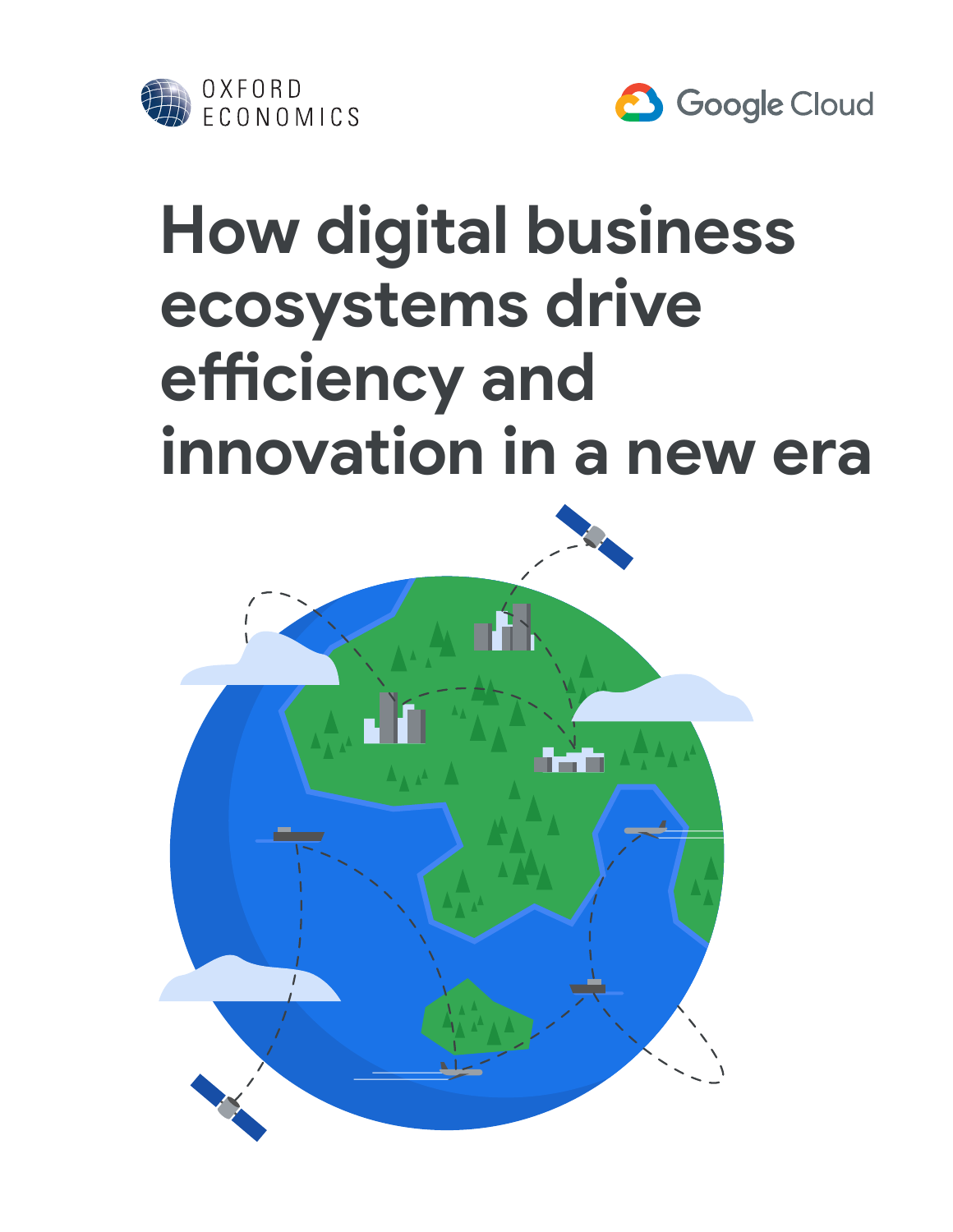



## **Table of Contents**

| Developing business partnerships           |
|--------------------------------------------|
|                                            |
| Building better digital ecosystems 11      |
| How digital business ecosystems pay off 14 |
|                                            |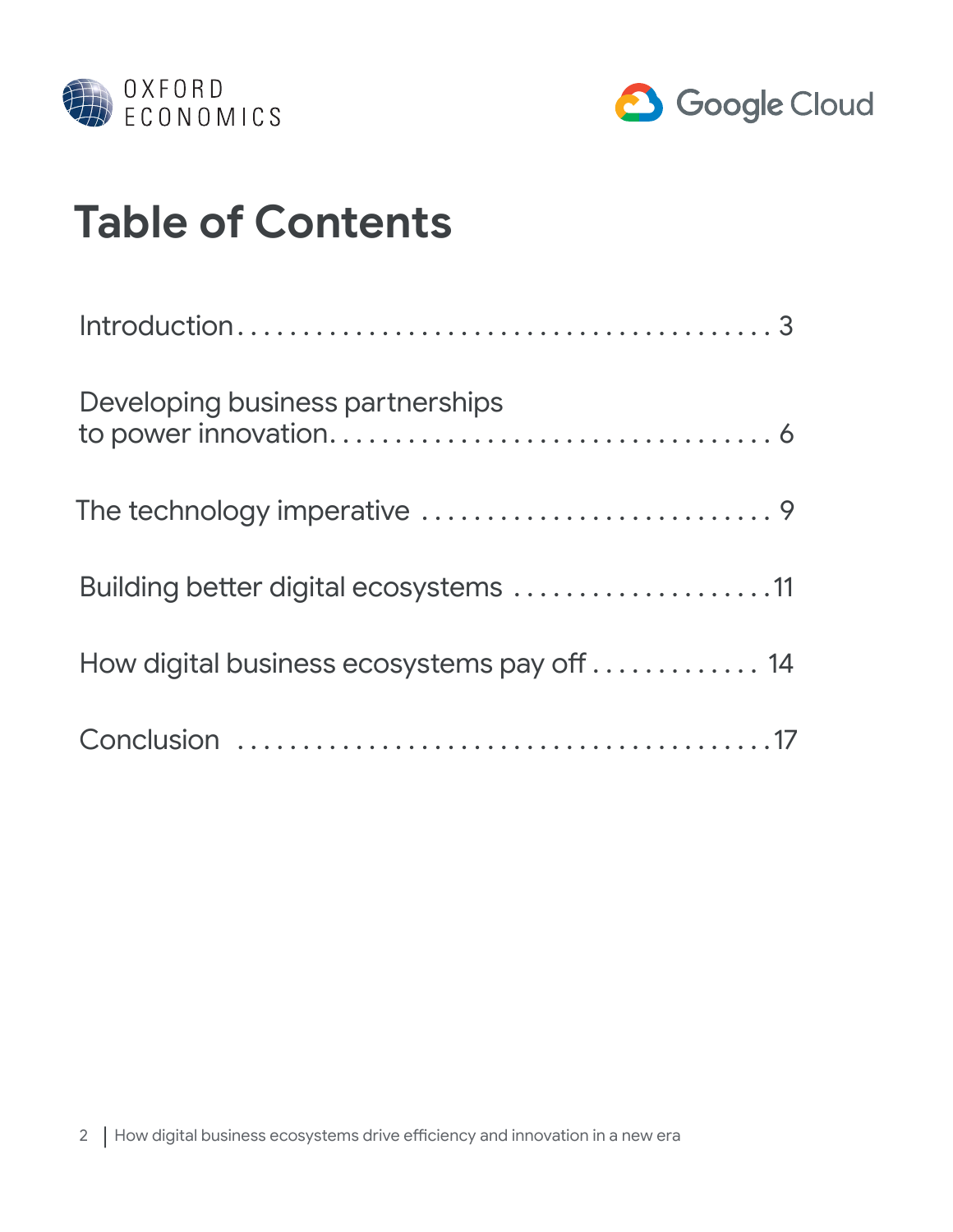<span id="page-2-0"></span>



### Introduction

Productivity, efficiency, and cost control—always core goals for CIOs—have become even more critical as organizations navigate the current economic uncertainty.

CIOs face unprecedented pressure to meet competing needs, operating under both time and funding constraints. They must lead the IT function to develop and improve products and services even as budgets tighten; shift operations to respond to market demands in real time while minimizing risk; increase industry partnerships without giving competitors an edge; and maintain business as usual despite rapidly evolving threats. How well they rise to this challenge will matter to more than just the next earnings statement—it could determine the company's future in the new era.

Digital business ecosystems will play a major role in helping executives balance these needs while also positioning organizations for future growth. Oxford Economics worked with Google Cloud to survey 1,000 CIOs around the world and in seven industries about the ways they partner with other organizations to meet business goals and about the technologies they rely on to make those partnerships productive and valuable.

Our survey data was collected in January and February 2020, largely before the uncertainty that has followed. Even then, the CIOs in our survey saw their complex, deepening networks of partners and suppliers as critical to everything from efficiency to customer satisfaction and growth. Now normal operations have been disrupted with astonishing speed, and weathering the storm will require organizations to effectively control, secure, and leverage their partnerships. The results of this research illuminate the tactics CIOs must use to survive and thrive in the new era.



Digital business ecosystems encompass working relationships facilitated by modern, cloud-first digital technologies, such as APIs.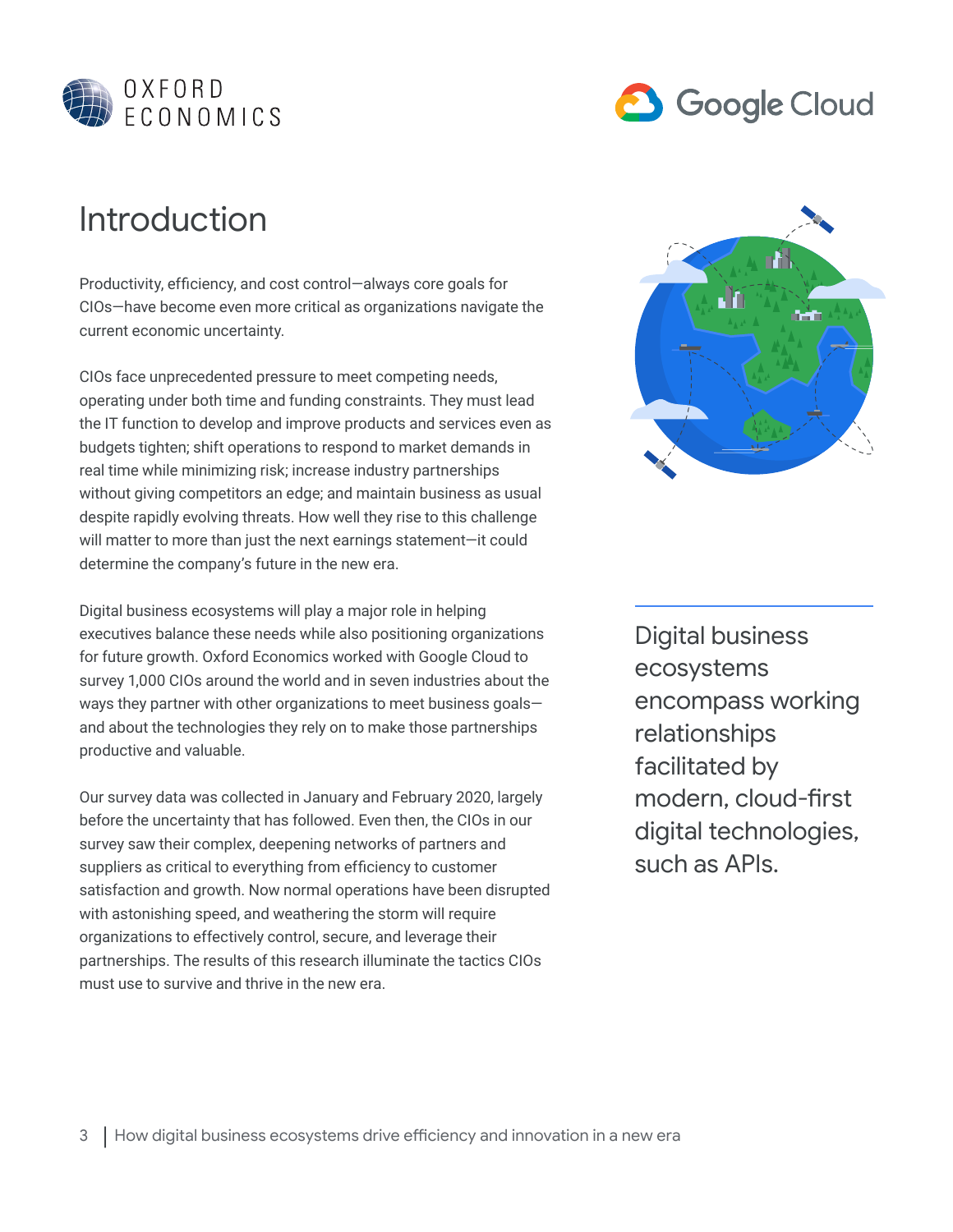



#### **What is a digital business ecosystem?**

Digital business ecosystems encompass working relationships facilitated by modern, cloud-first digital technologies. Application programming interfaces (APIs)—the mechanisms that let software talk to other software and enable developers to modularly recompose data and functionality for new uses—are at the center of this process.

- APIs are the means of exchanging data, functionality, and value across the digital ecosystem in the modern economy.
- API management platforms are used to control, secure, analyze, and leverage these API exchanges to achieve growth, accelerate innovation, and develop new business models.

Digital business ecosystems can be made up entirely of internal parties (such as various functions within an organization) or can expand to include external

individuals and organizations (such as suppliers, third-party providers, customers, developers, regulators, or even competitors). These partnerships might include retailers allowing developers to build apps and services that support an omnichannel experience, healthcare organizations sharing research, or logistics companies making location and shipping applications available to others across the supply chain.

Such networks recall the complex interrelationships of natural ecosystems: they are meant to be adaptive, sustainable, and mutually beneficial to all parties involved. However, while species cannot consciously evolve in natural ecosystems, participants in digital business ecosystems have significant agency to manage, compose, and refine their interactions with other parties, allowing them to respond to changing external conditions and support business value.

The survey results tell a clear story: business relationships are growing stronger, more diverse, and increasingly widespread as companies work across internal, partner, industry, and public-sector ecosystems. These business relationships are aimed at both increasing the efficiency of daily operations and pursuing more strategic goals—everything from automating processes and improving employee productivity to providing market intelligence, each of which in turn can support business growth by distributing innovation efforts across a broader network. Yet our research shows that even as business relationships deepen and become more integrated, many CIOs are not yet participating in true digital business ecosystems, which use advanced technologies and processes to share and analyze data, collaborate with developers, measure performance, and support growth.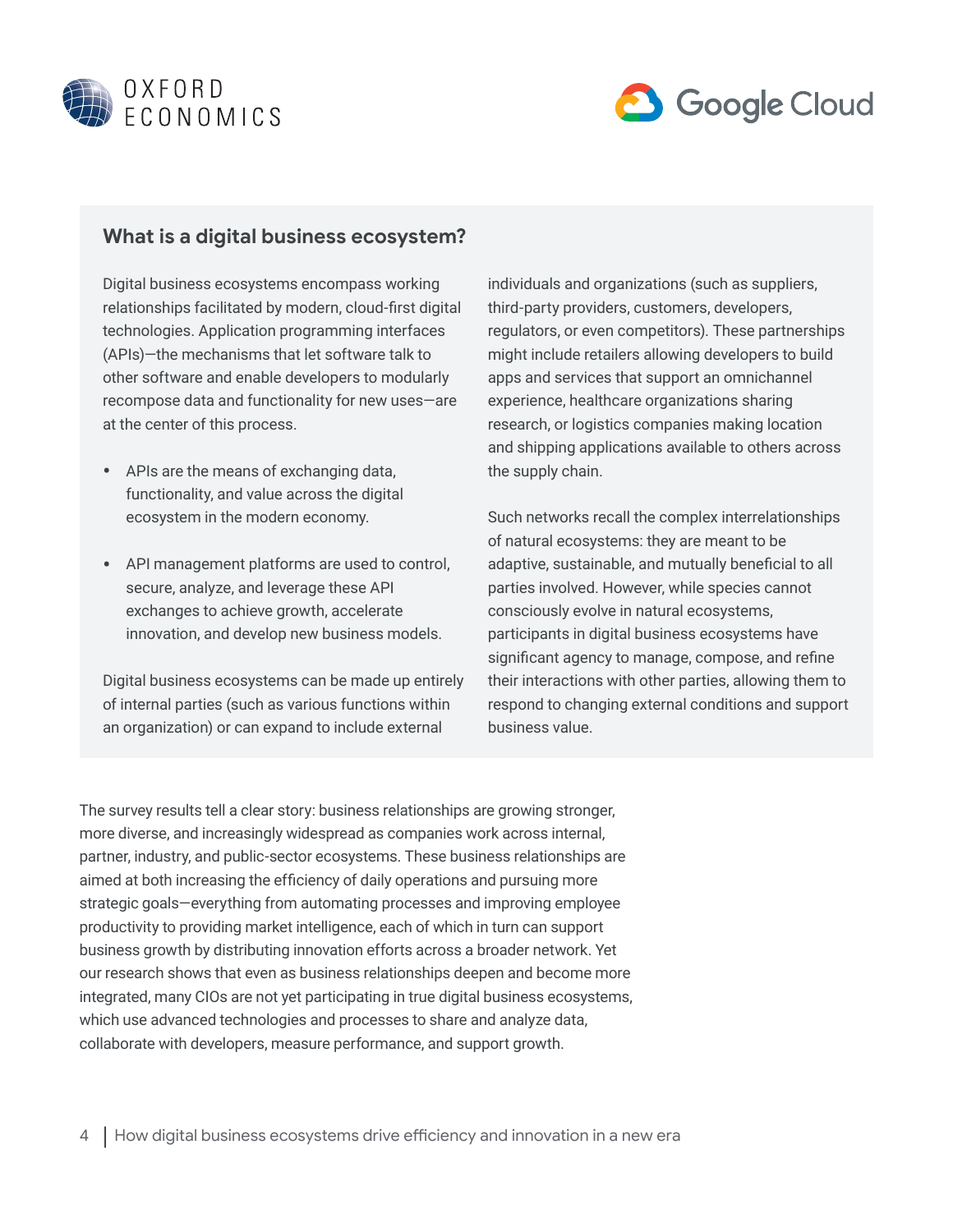



One group of survey respondents—we call them Digital Business Ecosystem Leaders—is ahead of their peers in creating strong, innovation-focused business partnerships. These organizations are defined by their connected, collaborative relationships with key business partners, and their strategies are paying off. They are more likely to report a flexible and adaptable supply chain (70% of Leaders are highly effective in this area; only 40% of others rate themselves as highly effective), a strong understanding of market conditions (39% vs. 20%), and stronger customer relationships (50% vs. 40%)—traits that should support both the ability to respond to operational disruptions in real time and long-term cost efficiency and growth.

The fast-evolving business landscape presents meaningful and even existential challenges to organizations around the world and across industries. As businesses look for ways to thrive in the new normal, CIOs need to refocus partnerships to ensure business continuity, meet changing customer needs in real time, maximize efficiency, remain competitive, and address big-picture problems. This report considers some ways CIOs are fostering business relationships that support innovation and resilience, today and in the years ahead.

*[Visit the research hub](https://pages.apigee.com/digital-business-ecosystems-research-register/?utm_source=ebook&utm_medium=cta&utm_campaign=oxford-economics) to keep learning about how developing digital business ecosystems can drive innovation and efficiency in a new era, and take a deeper dive into country and industry insights.*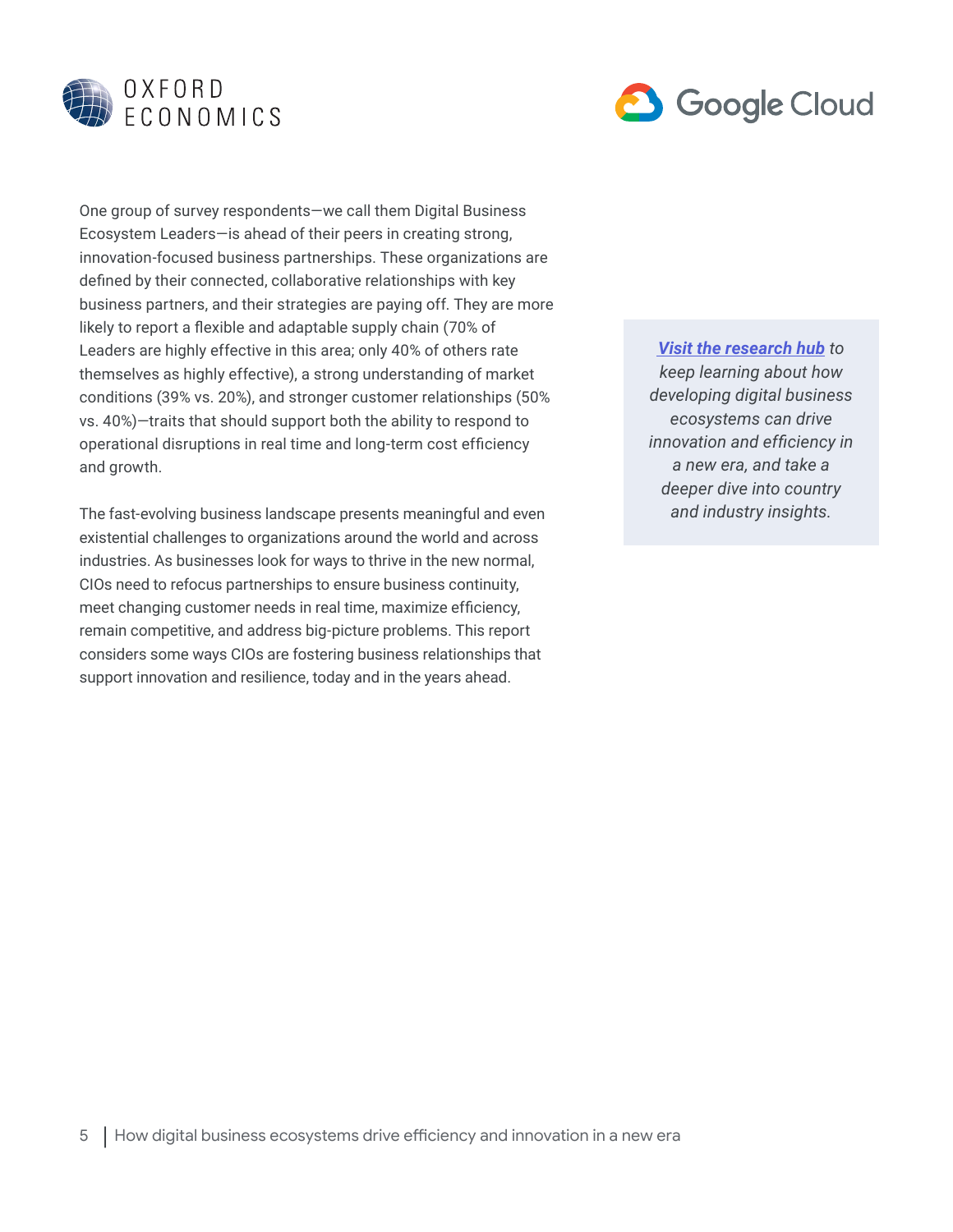<span id="page-5-0"></span>



### Developing business partnerships to power innovation

Successful digital business ecosystems support innovation at scale not just by facilitating rapid data-sharing, but by allowing external partners and customers to develop applications and ideas on an enterprise's behalf. Think of manufacturers shifting operations to meet current demands of the healthcare industry, or individual developers building apps and data trackers that allow organizations to adjust their operational strategies in real time. For the one-fifth of survey respondents using APIs at scale, this may be an easier feat: accessing a broader network of partners and developers—each with their own technology infrastructure and resources to leverage—tends to increase the speed, usefulness, and diversity of innovation projects.

Ultimately, the CIOs in our survey expect this innovation to drive more than just the creation of new products and services. It is also meant to support core business needs like efficiency, resilience, and business continuity. In fact, CIOs in our survey are most likely to cite increasing operational efficiency as their primary goal for innovation (40%), well ahead of other ambitions, like becoming an industry leader (20%), improving employee engagement (16%), keeping up with competitors (14%), and solving big-picture issues (10%). (This may be due in part to the fact that there is an order of operations to digital transformation, with efficiency and productivity often the primary goals.)

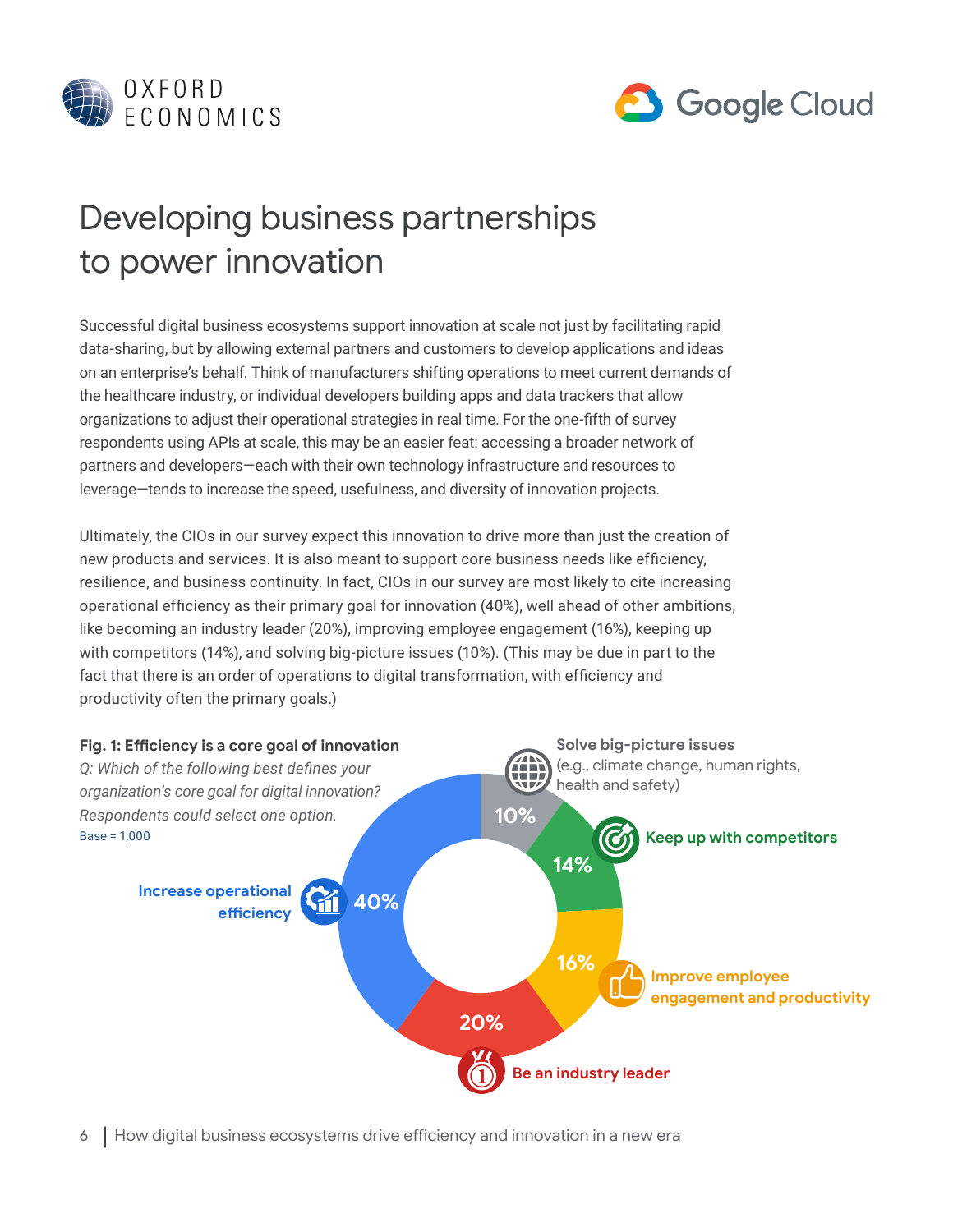



Partnerships, already critical to driving efficiency, may become even more important as organizations think creatively to navigate an environment marked by supply chain, workforce, and other operational disruptions. Roughly half of CIOs report an uptick in the number of their close working relationships over the past three years, and nearly two-thirds (63%) expect the number to increase over the next three years; relationships with technology providers, partners and suppliers, customers, developers, and industry peers all have seen substantial growth.

The nature of business relationships is changing, too. They are becoming deeper as transactional interactions mature into ongoing, strategic partnerships designed to be mutually beneficial—which should ultimately support the development of true digital business ecosystems. Ticketmaster Entertainment Inc., the California-based ticket sales and distribution giant, provides its wide range of media, entertainment, and retail partners with access to the company's platform, ultimately generating more demand and boosting sales.<sup>1</sup> Similarly, manufacturers can work with logistics providers or retailers to track shipments in real time, allowing them to mitigate potential disruptions and quickly respond to customer demands; health insurers can use medical data from multiple sources to better understand patient behaviors and risks.

CIOs in our sample expect business relationships to become even closer over the coming years. While 19% of CIOs say their business partnerships three years ago were only transactional (meaning they did not share information or collaborate beyond what was required), just 9% say the seame is true today—and almost none expect their business relationships to remain at this surface level in three years' time.

#### **Fig. 2: Business relationships are on the rise**

*Q: How has the number of your organization's close working relationships changed over the past three years? How do you expect this number to change over the next three years?* Base = 1,000

**51%**

**report an increase in the number of close working relationships over the past three years**

**63%**

**expect an increase in the number of close working relationships over the next three years**

1 https://cloud.google.com/blog/products/api-management/understanding-digital-transformation-two-key-principles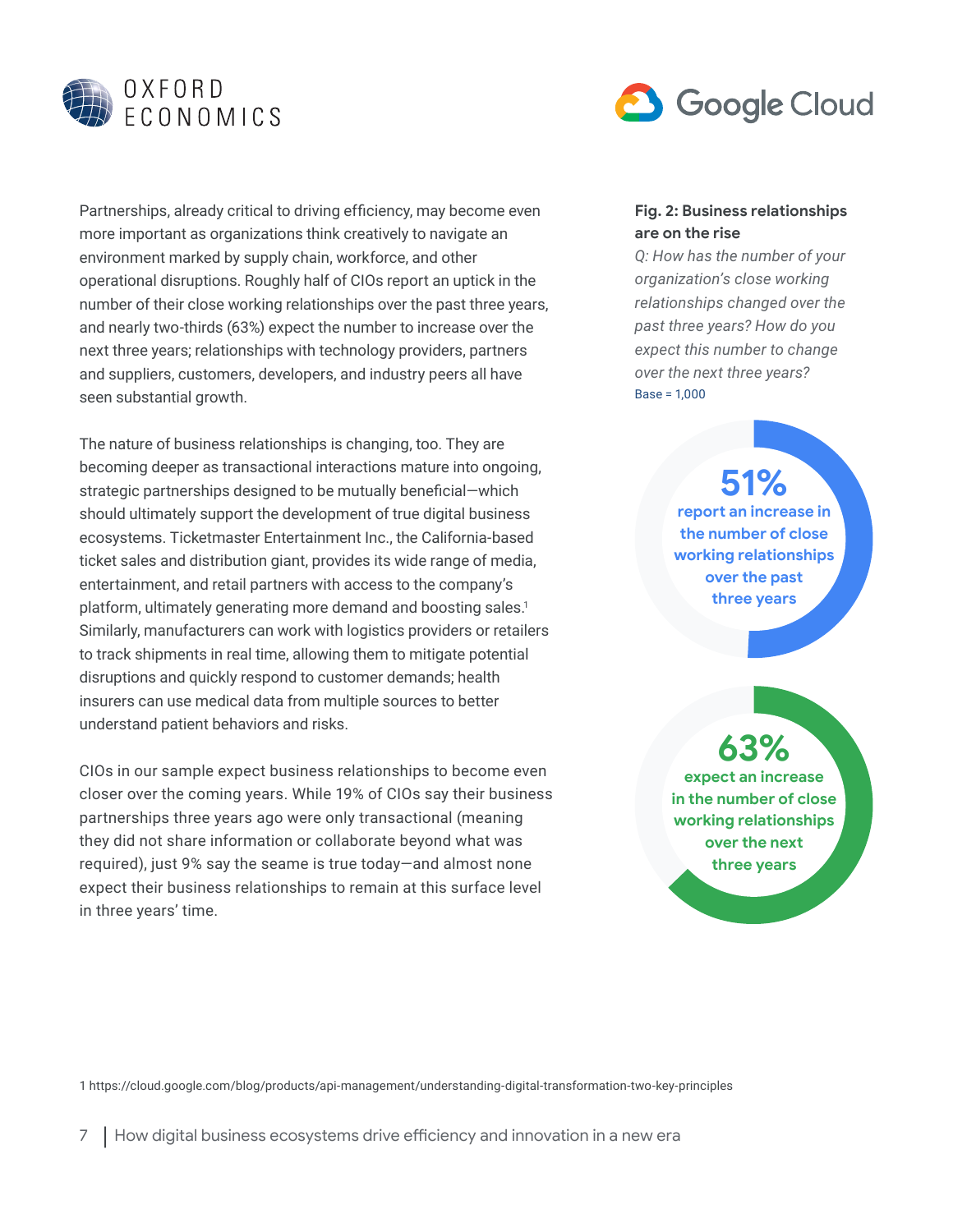



Stronger partnerships lead to enhanced innovation, which may in turn be critical to efficiency and resilience. Over half (52%) of CIOs who describe their relationships as integrated (the highest state on our scale) today say their business relationships greatly enhance innovation, while CIOs with more basic relationships are much less likely to see this boost to innovation (see Fig. 3). And those integrated relationships should, if functioning correctly, be mutually beneficial for all involved.

#### **Fig. 3: Integrated relationships support innovation**

*Q: In general, to what extent do your external business relationships enhance digital innovation at your organization? "To a great extent" responses (shown by the reported nature of relationships with key business partners)* Base = 1,000



Companies across industries report increases in the number of close working business relationships, with banking respondents in our sample somewhat more likely than those in other industries to report a slight or substantial increase (58%). This could be due to a need to integrate with other platforms to meet consumer demands for convenience and speed, or to comply with regulations like the EU's Payment Services Directive, which mandates tighter security for transactions and increased partnerships between banks and third-party payment-services providers. The way sectors focus on partnerships does vary, with some further ahead of others in integrating with developers and using APIs. These differences across industries may evolve as their needs change in response to operational disruptions and economic uncertainty.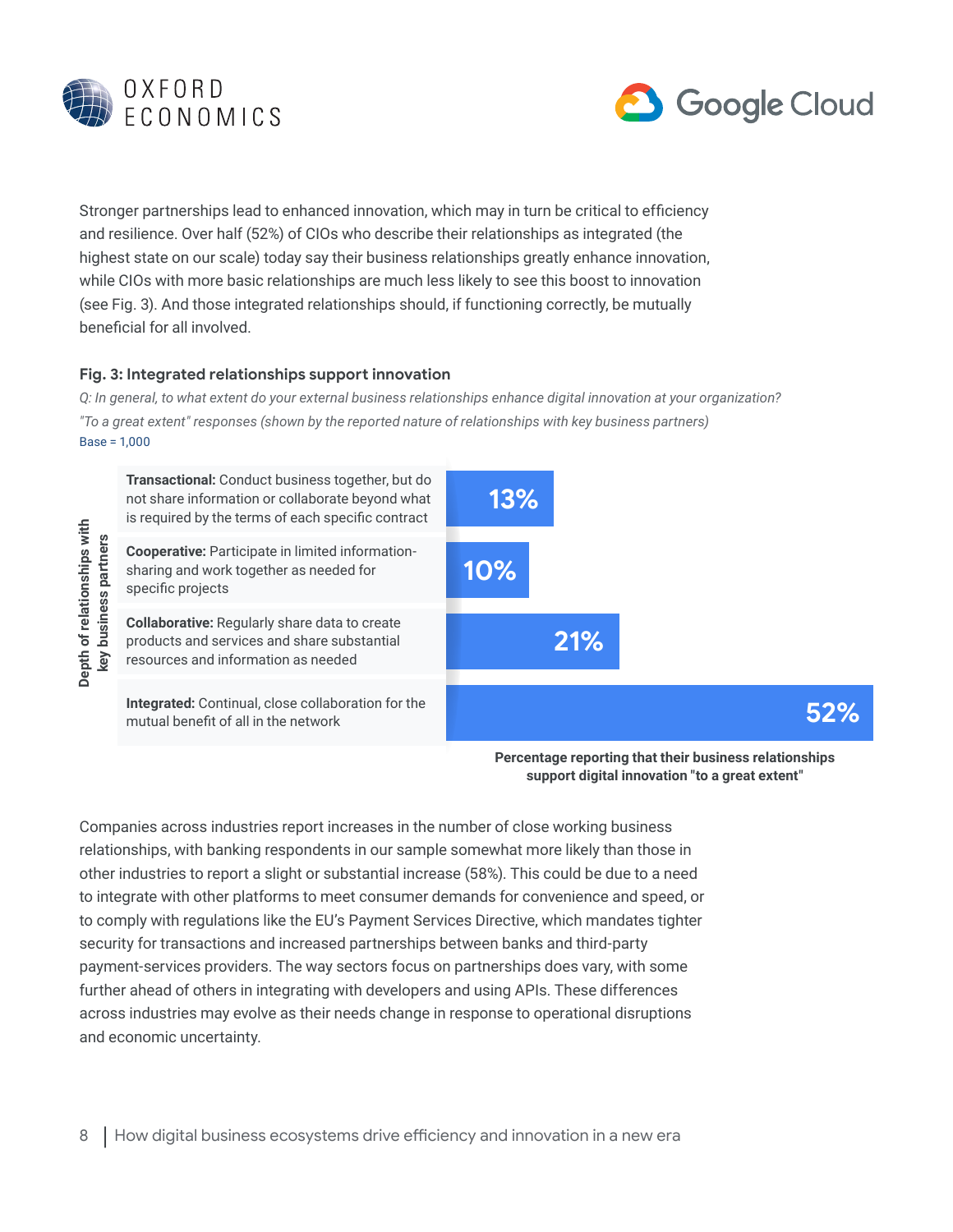<span id="page-8-0"></span>

### The technology imperative

The ability to share data and ideas in real time, collaborate virtually, and move quickly to meet changing business goals is more important than ever. The consequences of falling behind or losing out on valuable idea-sharing could be dire for businesses, hindering both short-term problem-solving and long-term growth.

Digital tools and processes are integral to these efforts, with APIs perhaps most critical of all. CIOs in our survey rank APIs as critical to their business ecosystems, with 51% citing them as important or very important to making their partnerships and ecosystems productive and valuable. Over half say APIs are important to their organization's relationships with developers (55%) and customers (51%). When combined with AI or machine learning, API-enabled digital business ecosystems are expected to power data collection (53%), automation (51%), and process efficiency (49%), among other objectives—all of which can support business continuity and adaptability in an uncertain era.



APIs are seen as more critical to successful business partnerships than any other factor we asked about. Over half of CIOs say APIs are important to relationships with developers (55%) and customers (51%).

#### **Fig. 4: AI is expected to boost API ecosystems**

*Q: How do you expect AI/machine learning to influence the execution of API ecosystem strategies? "Meaningful influence" and "transformative influence" responses* Base = 1,000

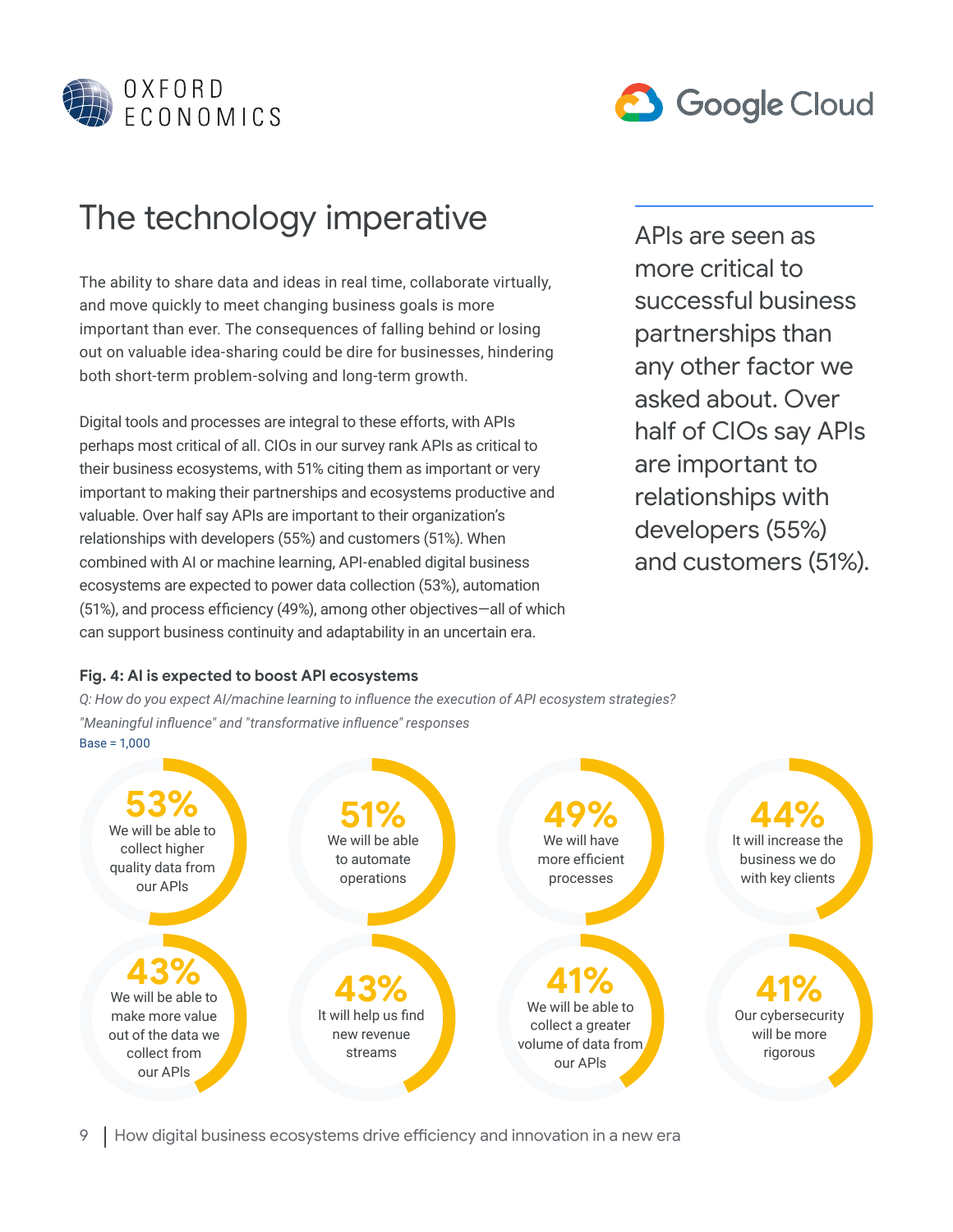



The use of APIs has been linked to stronger revenue growth, higher profitability, and better performance at a lower cost, as they reduce barriers to innovation for a wider network of individuals and organizations. Even in 2016, a study from Boston University researchers suggested that the use of APIs increased annual net income by \$250,000 or more.<sup>2</sup>

It is perhaps unsurprising, then, that many respondents in our sample who have adopted APIs are ahead of their peers who have not, in several key areas. Nearly one-quarter (22%) say they are well ahead of competitors in terms of digital innovation, compared with 2% of those who have not adopted APIs. CIOs from companies that have adopted APIs also are more likely to describe their relationships with key partners as collaborative or integrated—and to say their relationships drive goals like agility (42% vs. 19%), market intelligence (48% vs. 25%), ability to automate operations (53% vs. 26%), and employee productivity (49% vs. 33%).

Yet API strategies still have some maturing to do. Despite citing APIs as critical to their business partnerships, fewer than one-quarter have a central management platform in place, and a full 28% use APIs but have no system for managing them. This means that many do not have the infrastructure needed to effectively distribute, control, secure, monitor, analyze, or monetize the performance of their APIs. Beyond the potential impact on efficiency and revenue, these weak points in control and security could put ecosystem partners at risk of exposing valuable data or failing to comply with critical regulations.

Digital Business Ecosystem Leaders are more likely than others to have API gateways (63% Leaders vs. 35% others) or centralized platforms (34% Leaders vs. 22% others) in place—and the vast majority expect to have central management platforms in place within three years (82% Leaders vs. 41% others). That may help explain why they are ahead in other areas as well, such as data-sharing (56% of Leaders rate themselves "highly effective" in this area vs. 35% of others).

Some industries are further ahead in adopting APIs and API management platforms. Telecommunications (26%) and Media & Entertainment (29%)—two of the industries in our survey that tend to have the strongest partnerships—are more likely than other sectors to say APIs are in use at scale. The same industries are more likely to say APIs are important to their relationships with developers, which could be a cause or an effect of their higher investment levels. Despite uneven progress in adopting APIs and API management platforms, leaders across industries expect these tools to be a focus in the coming years.

2<https://www.cio.com/article/3138511/how-api-adoption-can-boosts-annual-profits.html>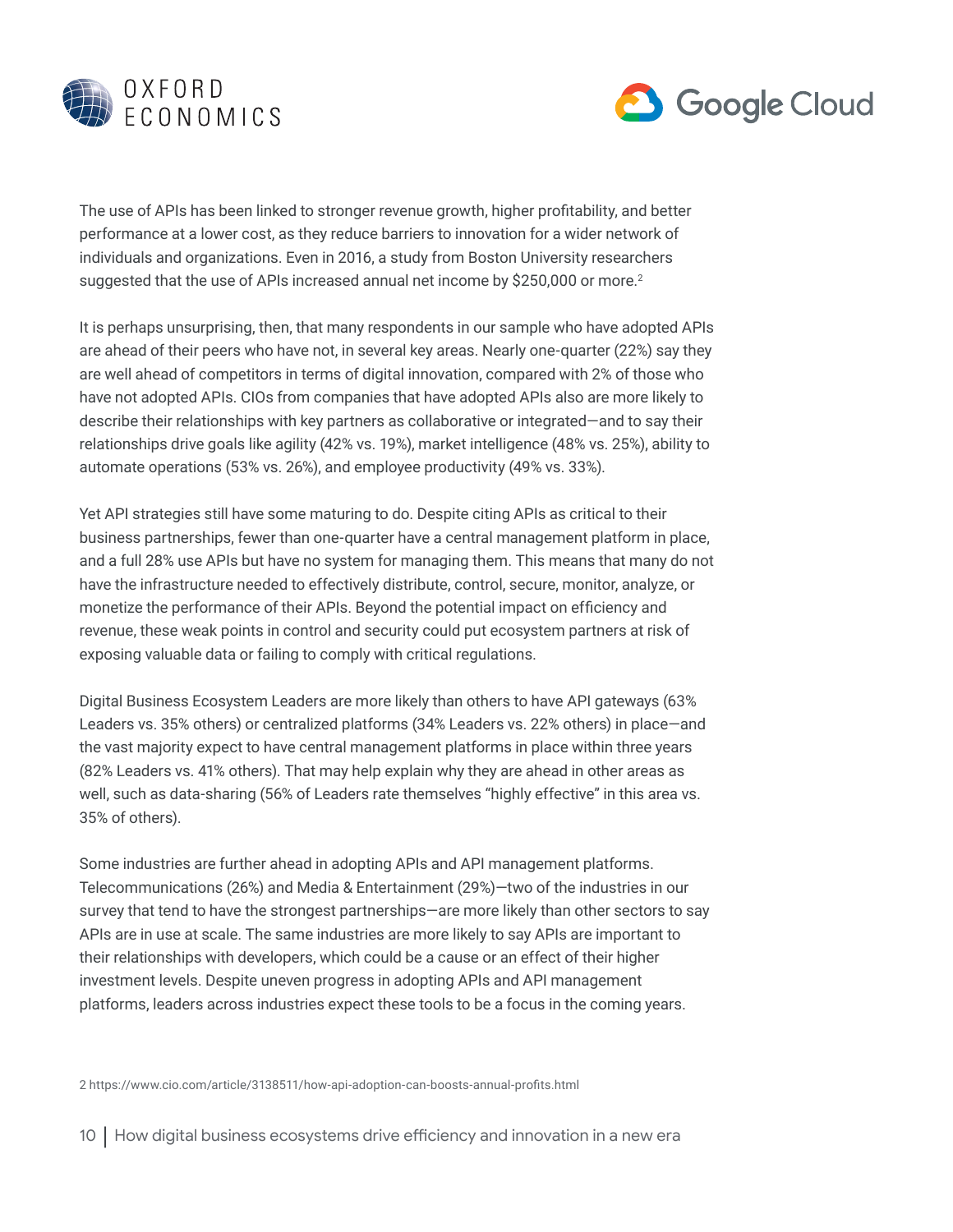<span id="page-10-0"></span>



### Building better digital ecosystems

Turning regular business partnerships into digital business ecosystems takes more than technology. Organizations must adjust processes to fit the new digital business environment, and help employees learn to work in unfamiliar ways or through new budget and time challenges. For example, CIOs may need to promote transparency and collaboration by modeling those behaviors themselves, providing incentives, or adjusting ways of working.

Many of the CIOs we surveyed say their organization has a well-developed approach to business partnerships—44% describe their working relationships as collaborative, regularly sharing data to create products and services and sharing substantial resources and information as needed. However, respondents' reported enterprise-wide behaviors suggest that more could be done to adjust processes. For example, fewer than one-third have increased transparency for partners (31%) or shared data with partners (27%) to support innovation, and just 26% have integrated design thinking to make technology more accessible across the organization.

#### **Fig. 5: Process improvements are needed**

*Q: Which of the following steps have you taken to update your organization's workflows to support digital innovation? Respondents could select all that apply.* 

#### Base = 1,000

Facilitated collaboration within our business Motivated employees to develop and implement new ideas Increased the application of data to business strategy Invested in employee training on relevant digital technologies Launched new digital experiences for customers Increased level of collaboration with business partners Increased transparency into our business for developers, partners, employees, and customers Invested in new technologies to reduce time spent on menial tasks Received data from other members of the ecosystem Shared our data with other members of the ecosystem Changed organizational structure

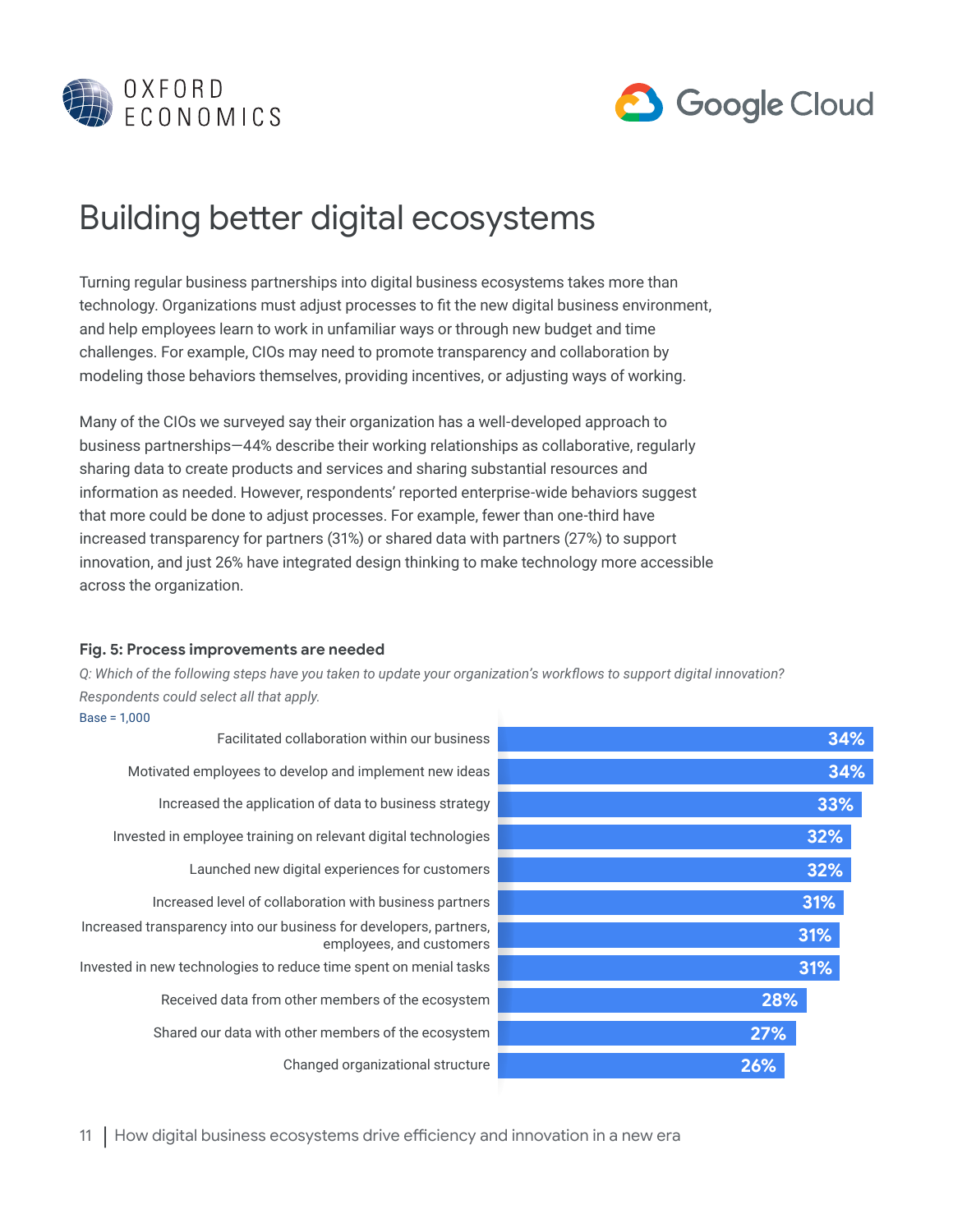



Digital Business Ecosystem Leaders are more effective at sharing data and establishing trust with others in their network, including by increasing transparency into their business for partners (38% vs. 30%).

Among many organizations, customer-facing processes could use improvement. Just 32% of CIOs say they have launched digital experiences for customers—which would make it easier to serve customers during an operational disruption—and only 26% have used design thinking to make technology more accessible across the organization. After years of discussing buzzwordy concepts like co-creation, organizations must start following through and collaborating with partners to develop more advanced digital business ecosystems.

#### **Fig. 6: Digital Business Ecosystem Leaders are more effective in managing business relationships**

*Q: How effective is your organization in the following areas related to supporting and sustaining business relationships and ecosystems? "Highly effective" responses*

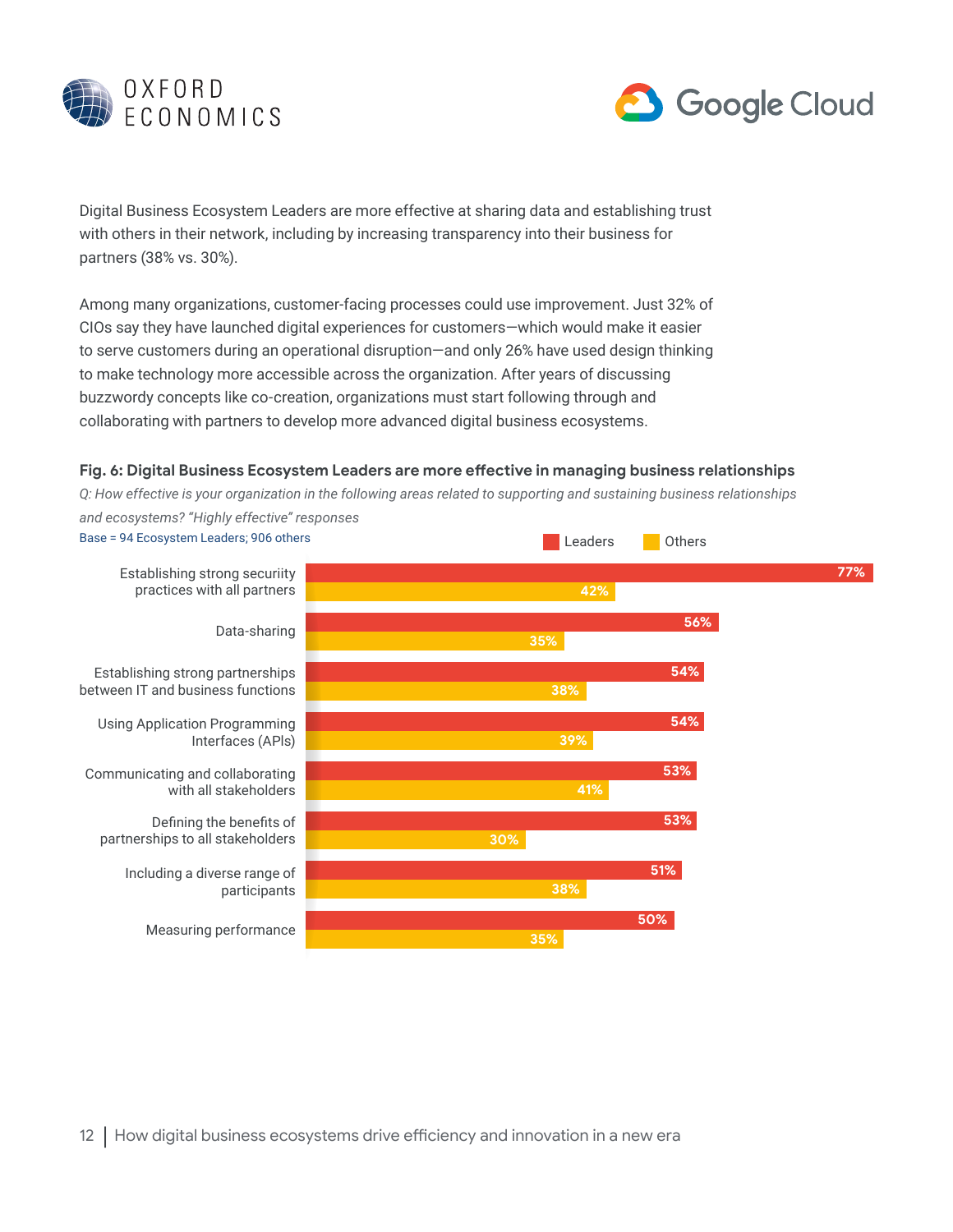



The right technology may positively influence behaviors like datasharing and transparency, which in turn could lead to innovation and better-functioning technology—creating a virtuous circle that supports growth and resilience across the digital business ecosystem.

API management platforms, for example, could make it easier to provide user-friendly experiences to customers and partners, securely share data and information, and measure the performance of specific applications or processes. They also can increase efficiency and productivity for developers by providing them with portals and other self-service resources that allow API owners to retain control and security while providing maximum visibility into processes and information.

That may be why more than half of the CIOs we surveyed say APIs are critical to partnerships with developers (55%) and customers (51%), relationships that are increasingly seen as important to innovation. Furthermore, companies that have adopted APIs are ahead of the curve in areas related to business processes that support innovation—and report stronger results from their efforts. The right technology may positively influence behaviors like data-sharing and transparency, which in turn could lead to innovation and better-functioning technology—creating a virtuous circle that supports growth and resilience across the digital business ecosystem.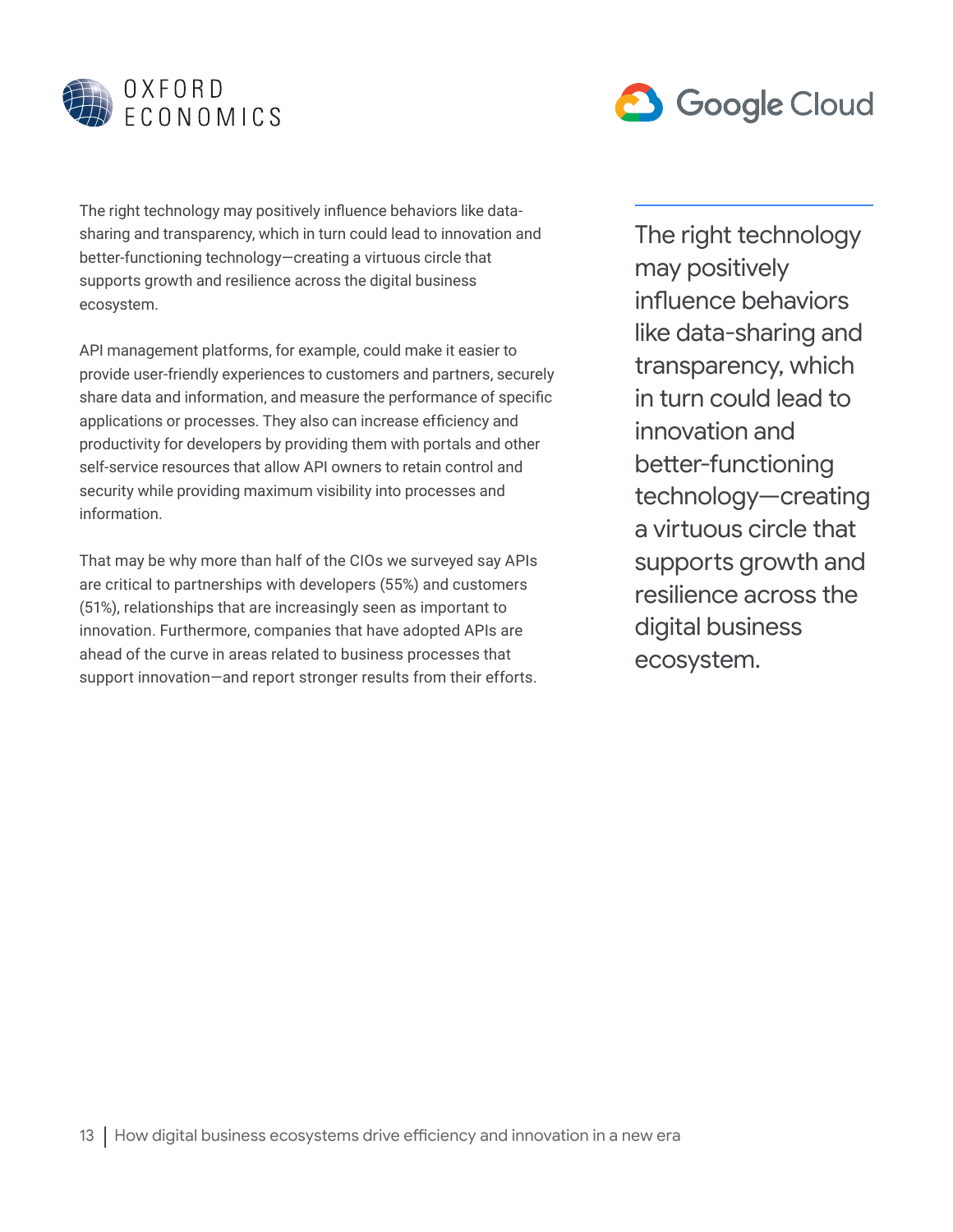<span id="page-13-0"></span>



### How digital business ecosystems pay off

Strong business partnerships can equip companies with the agility and resilience needed to survive and prosper in an uncertain era. CIOs we surveyed say their relationships already are substantially or highly important to support automated operations (50%), innovation (50%), and agility (39%), with major jumps expected over the next three years.

As organizations adjust processes and introduce new technologies to better support business partnerships, digital business ecosystems should become even more valuable. For example, roughly half say AI and machine learning will have a meaningful or transformative influence on their ability to automate operations (51%) or support process efficiency (49%). These benefits should only increase as organizations expand their network of partners to include others with AI and machine learning capabilities, as digital business ecosystem members can build on and profit from each other's innovation and technology platforms.

#### **Fig. 7: Digital business ecosystems support business value**

*Q: To what extent do your business relationships and ecosystems support the following business goals today? In three years? "Substantially" and "Highly important" responses*

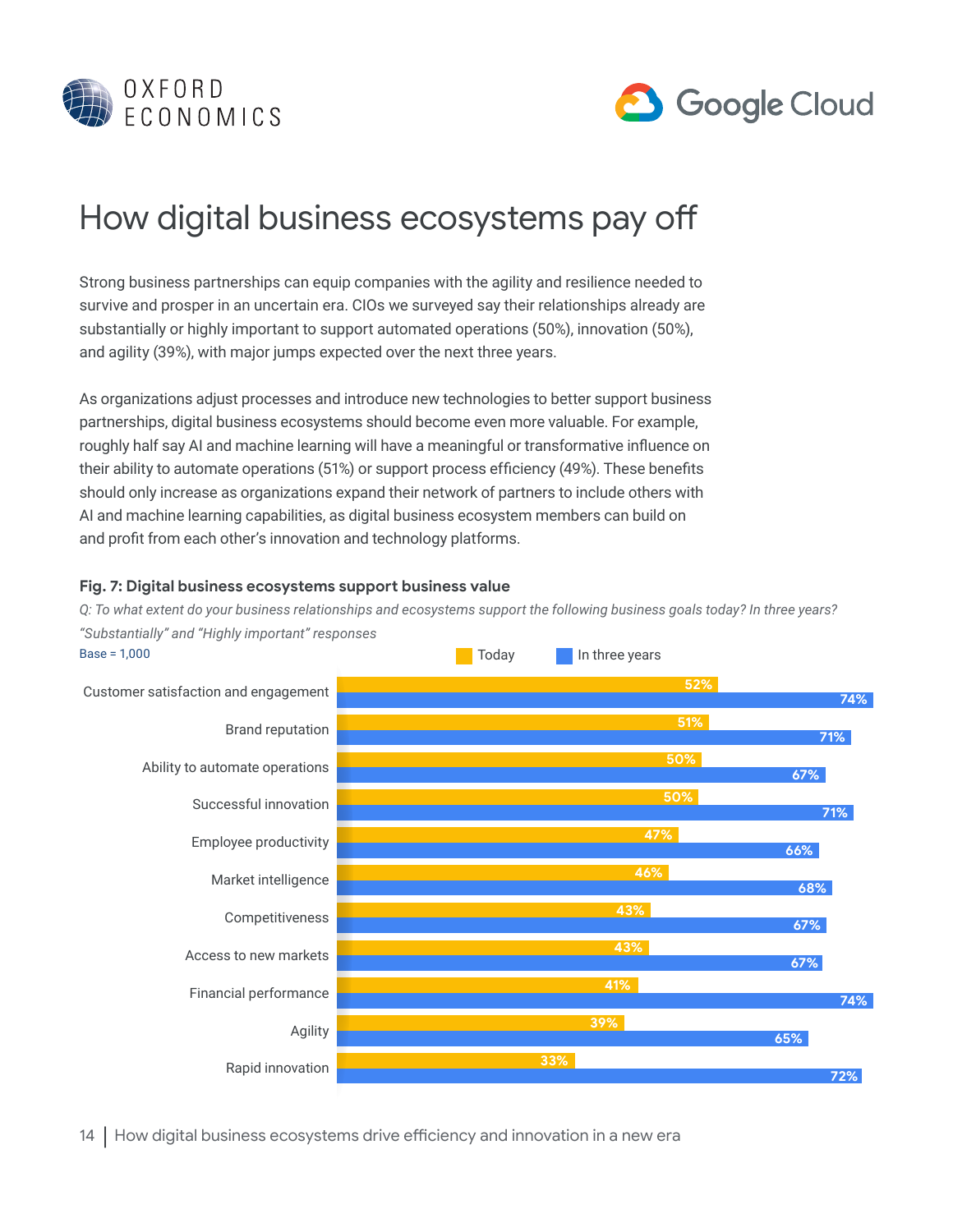



The rewards of digital business ecosystems go beyond efficiency—they also are critical to positioning for longerterm growth and expansion. Take Magazine Luiza, the \$4.5 bn Brazilian retailer, which built digital relationships with a wide range of partners and suppliers to quickly scale up its primarily brick-and-mortar operations into a substantial e-commerce business. The digital platform also allows the company to move quickly to meet customer demand and provide in-store employees with tools to speed up the sales process. Since its expansion, it has recorded substantial year-over-year growth in e-commerce sales, an increasingly critical metric in this new era<sup>3</sup>

Our most advanced group of respondents, the Digital Business Ecosystem Leaders, report more mature business relationships, and they are getting greater value in return. Digital Business Ecosystem Leaders outperform their competitors and may be better equipped to handle both operational disruptions and economic uncertainty. These leaders:

- **• Report stronger customer satisfaction rates.** 96% say their brand is perceived better than others in their industry, vs. 41% of others
- **• Experience stronger revenue growth.** Leaders report 6.7% average annual revenue growth over the past three years, vs. 4.9% of others
- **• Are more effective in a range of areas related to resilience and risk mitigation.** They report stronger performance in terms of supply chain flexibility, readiness for regulation, and understanding of market conditions, among other areas.

#### **Defining digital business ecosystem leadership**

Our survey sample includes a subset of CIOs from companies that are further ahead than their peers in terms of developing partnerships for innovation. Roughly 10% of respondents (n=94) qualify for this elite group—we call them Digital Business Ecosystem Leaders.

These organizations:

- Say their external business **relationships enhance digital innovation** to a great extent
- Report that **key business partnerships are fully connected and collaborative**, and that they **actively manage relationships** across their business ecosystem
- Describe their **relationships with key business partners as integrated**, meaning they have continual, close collaboration for the mutual benefit of all in the network

3 https://cloud.google.com/customers/magazine-luiza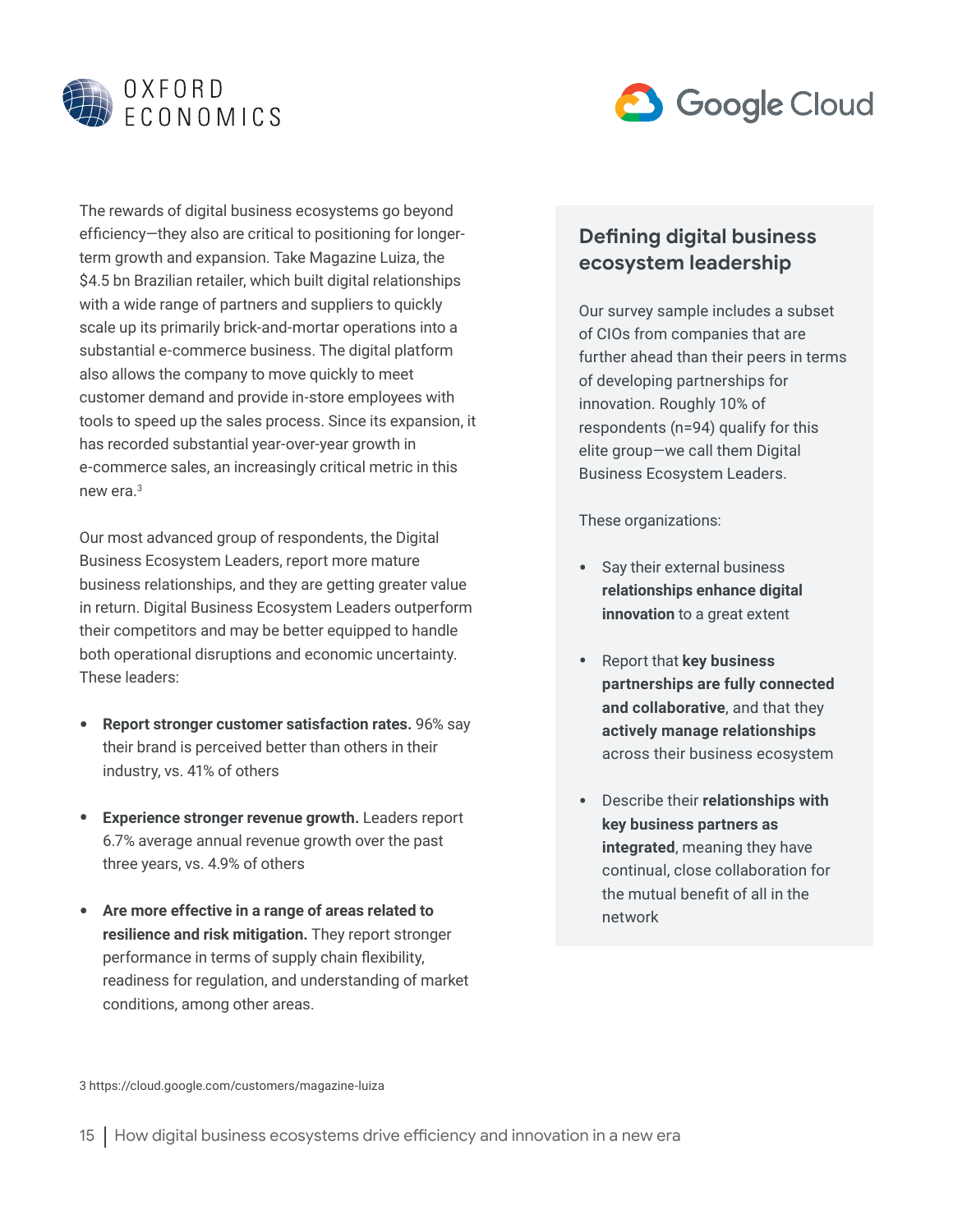



#### **Fig. 8: Digital Business Ecosystem Leaders stand out where it counts**

*Q: How would you rate your organization's effectiveness in the following areas? "Highly effective" responses shown*

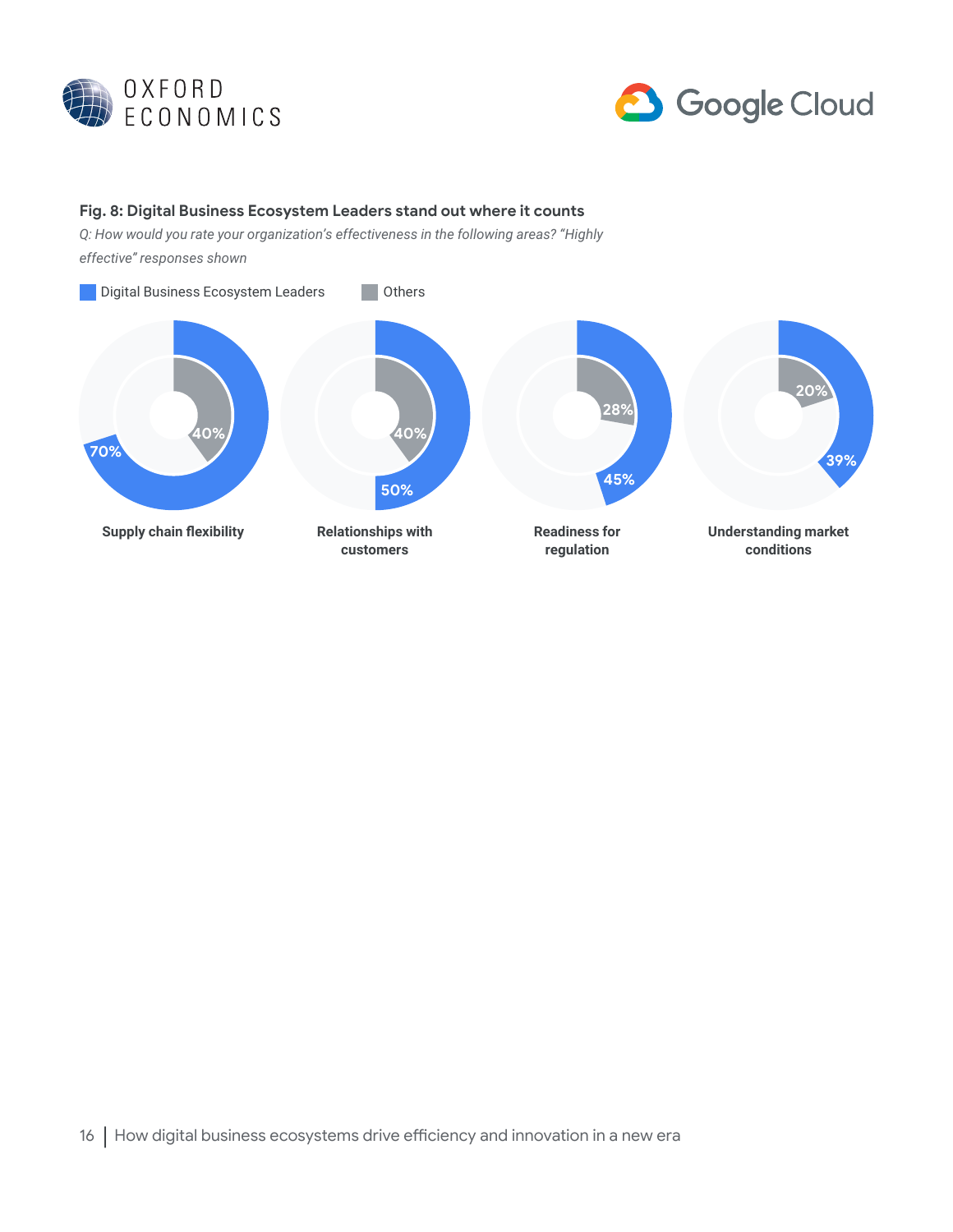<span id="page-16-0"></span>



### **Conclusion**

The most pressing issues are solved when individuals and groups with different perspectives and capabilities share expertise and ideas. Think of health researchers, physicians, and wearable-tech users combining data and insights to improve health outcomes; of technology and finance companies collaborating to offer new fintech services based on needs made clear by real consumer trends; and of banking and insurance firms adjusting third-party partnerships to meet evolving customer needs in a period of economic uncertainty.

How can CIOs create strong digital business ecosystems powered by APIs to meet the challenges of the moment while supporting efficiency, agility, and sustained growth?

- 1. **Think beyond traditional partnerships.** Develop relationships with developers, third-party partners, and even industry competitors.
- 2. **Increase transparency to deepen business relationships.** Promote secure data-sharing and visibility into ways of working within your digital business ecosystem to support greater trust, easier and more reliable informationsharing, faster innovation, and new revenue streams for all involved.
- 3. **Prioritize customer satisfaction.** Think of your customers as part of your ecosystem and organize relationships with business outcomes in mind.
- 4. **Have the right technology infrastructure in place.** Introduce tools to streamline and standardize processes—including artificial intelligence and effective API management—within your organization and with external partners.
- 5. **Upgrade processes to reduce innovation roadblocks.** Reassess the risks and rewards of various partnerships to understand where data-sharing and collaboration across ecosystems will provide you and your partners the most value—and change your restrictions accordingly.

*[Visit the research hub](https://pages.apigee.com/digital-business-ecosystems-research-register/?utm_source=ebook&utm_medium=cta&utm_campaign=oxford-economics) to keep learning about how developing digital business ecosystems can drive innovation and efficiency in a new era, and take a deeper dive into country and industry insights.*